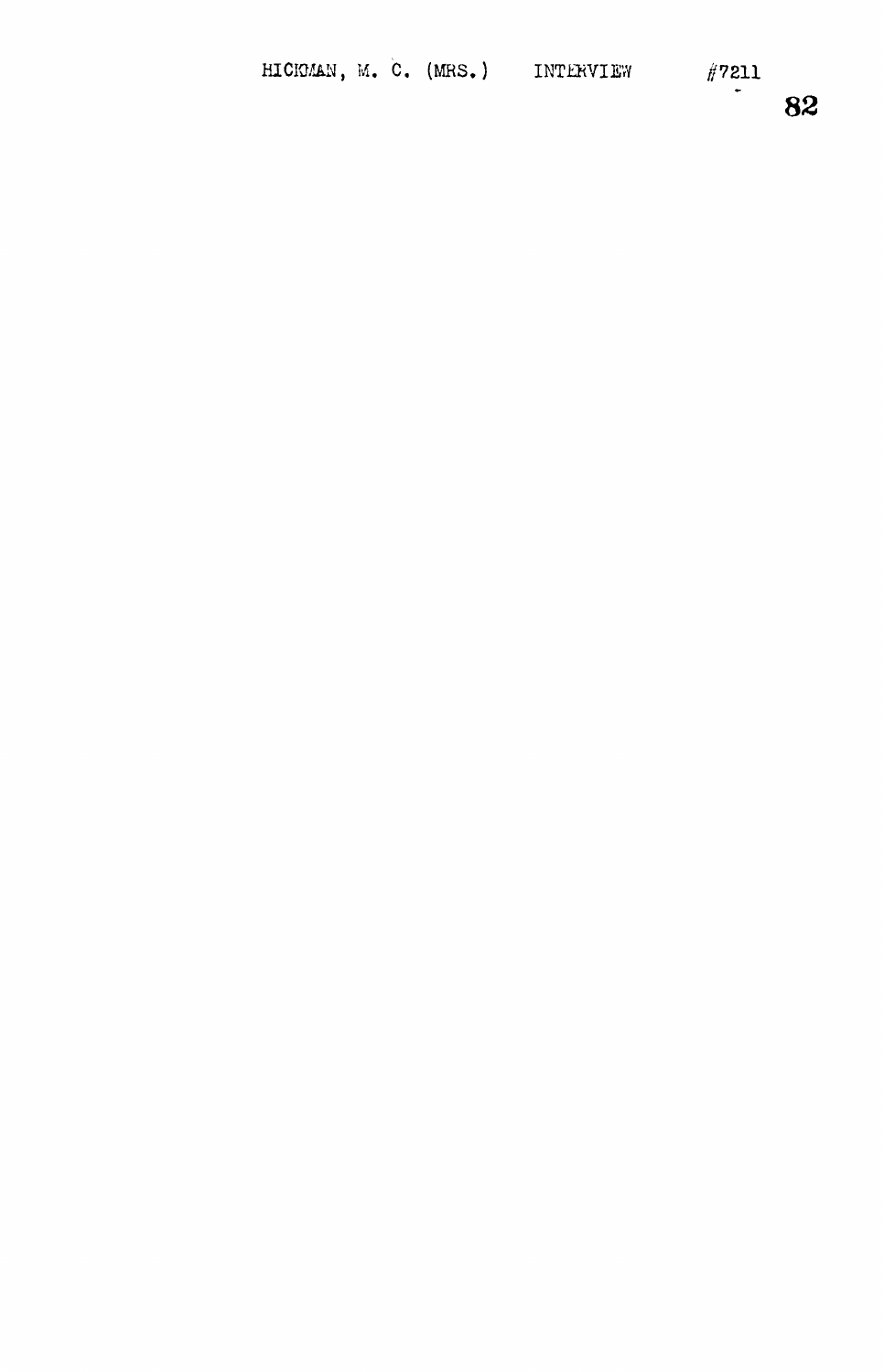**AWA** 

83

BIOGRAPHY *FORM* . WORKS PROGRESS ADMITISTRATION Indian-Pioneer Hiatory Project for Oklahoma

| HICKMAN, M. C. (MRS.) INTERVIEW.                                                                                                                     | 7211<br>÷.                  |
|------------------------------------------------------------------------------------------------------------------------------------------------------|-----------------------------|
| Field Worker's name Grace Kelley                                                                                                                     |                             |
|                                                                                                                                                      |                             |
| .<br>The stage of the first stage of the company of the first stage of the company of the company of the company of<br>Name Mrs. M. O. Hickman<br>1. |                             |
| Post office Address _____ Henryetta, Oklahoma, Route 1, Box 84B<br>2.                                                                                |                             |
| Residence address (or location) 5 miles west of Henrystta<br>3.                                                                                      | 2 mile east of County line. |
| DATE OF "IRTH: Fonth Day Day Year<br>4.                                                                                                              |                             |
| 5.                                                                                                                                                   |                             |
|                                                                                                                                                      |                             |
| Mame of Father Little Fish. Place of birth Unknown 1857<br>6.                                                                                        |                             |
| Other information about father                                                                                                                       |                             |
| 7.<br>Name of lither Eliza Barnett Place of birth Barnatt Ranch                                                                                      |                             |
| Other information about mother                                                                                                                       |                             |
|                                                                                                                                                      |                             |
| "otes or complete narrative by the field morker dealing with the                                                                                     |                             |

\* otes or complete narrative by the field worker deal life and story of the person interviewed. Refer to Manual for suggested subjects and questions. Continue on blank sheets if necessary and attach firmly to this form. Number of sheets attached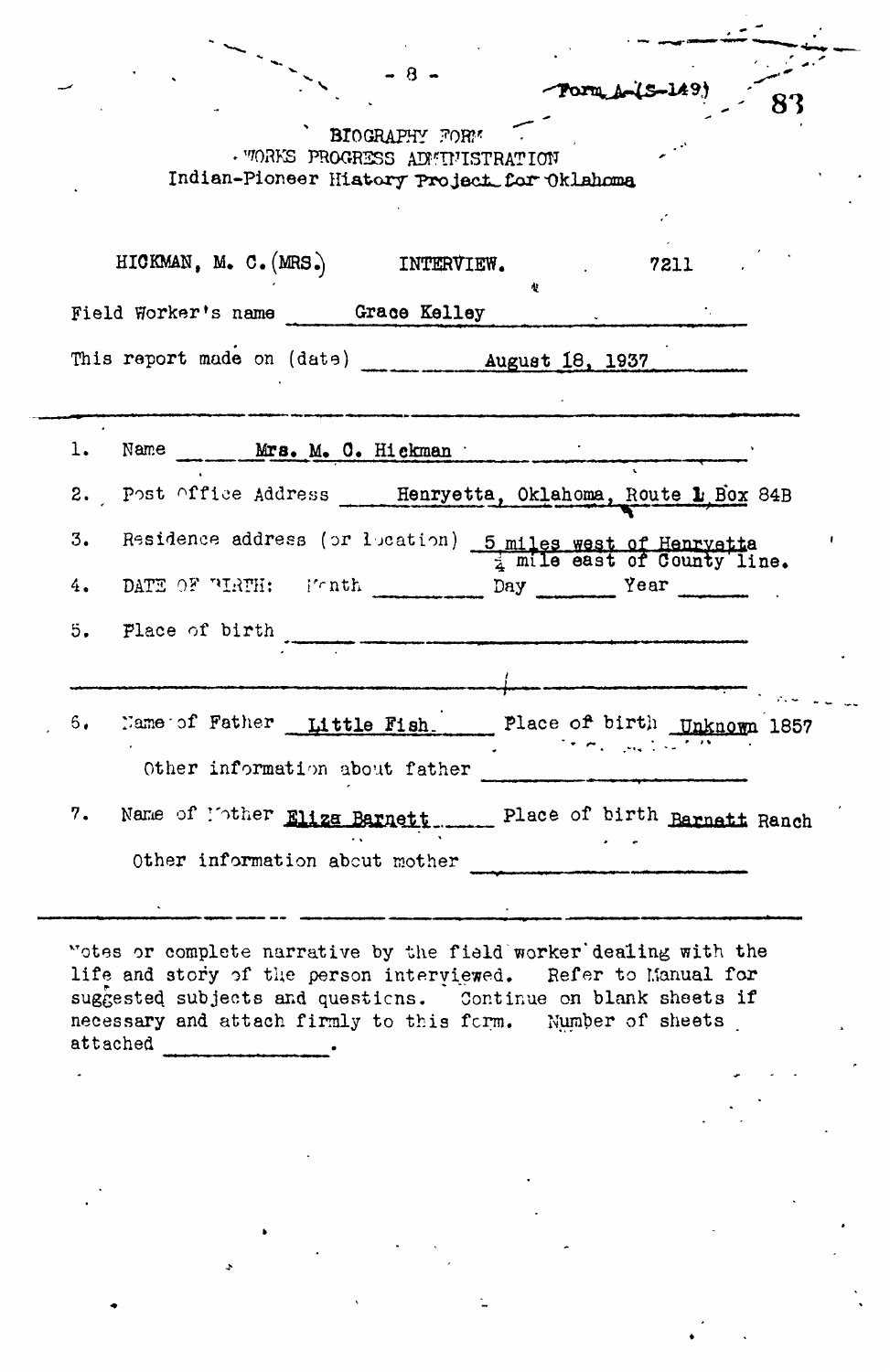HICKMAN, M. C. (MRS.) INTERVIEW. | 7211

**Interviewer,** Grace Kelley August 18, 1937

Ń.

Interview with Mrs. M. 0. Hiokman Henryetta, Oklahoma Oivil War story as told to Mrs. Hiokman by her grandmother, Mary Barnett.

Mary Barnett was a little girl when they were brought from Alabama. She died twenty-two years ago and as near as we could figure her age she was a hundred and two years old. Nobody knows the exact age of any of those old Indians.

This is how she told me the story: All the women were hidden; we were lying out and hiding in old hollow logs. For weeks and weeks we had nothing to eat nor drink. I ran to a great big hollow log to hide and when I looked in I saw someone in there and ran away scared. After going a little way I changed my mind and went back and looked in the log again.

A little girl about six years old was sitting up in the log. She was afraid of me, barefoot and her feet were so swollen that she couldn't walk. I got her out and carried her on my back. I came to a covered wagon with a whitefamily in it and I don't know whether they or I was scared worse. They wanted to know *it* any men were with me and I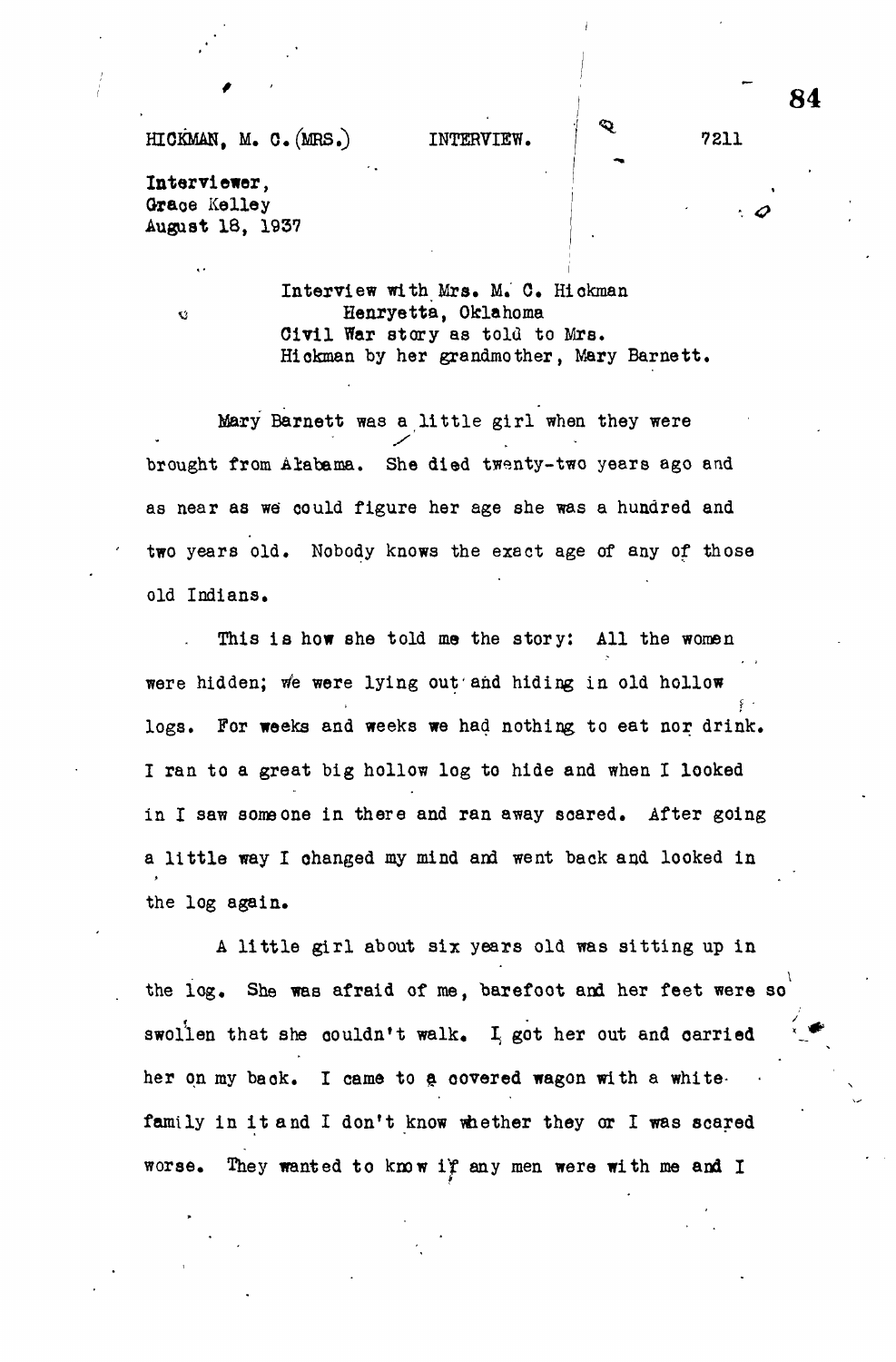$\overline{c}$ 

said that I was alone except for the little girl I had found in a hollow log and that I was starving. The man said, "Well, we are too. Get in and go with u<mark>s."</mark> So I got in and went with them. He would drive the covered wagon down in big, deep ditches to hide it, it seemed no one could drive in such places. We passed through the Indian town of Waw Seeda.

### Tuckabatchee Sacred Plates

I know about this but can't say that it is anything but selfishness and cruelty to women. My husband is a' white man but I have relations who believe in this way of •doing.

My brother-in-law, Salahi Lewis, has his own plate, cup and saucer, knife, fork and spoon, his own chair and bed. No one is allowed to eat with or use these things. His wife is past the change so she is considered like a man but they have some young daughters and daughters-inlaw and relatives and his wife has to be very careful to watch that they don't bother his things or he raises a terrible scene.

I believe they get this idea from the Old Testament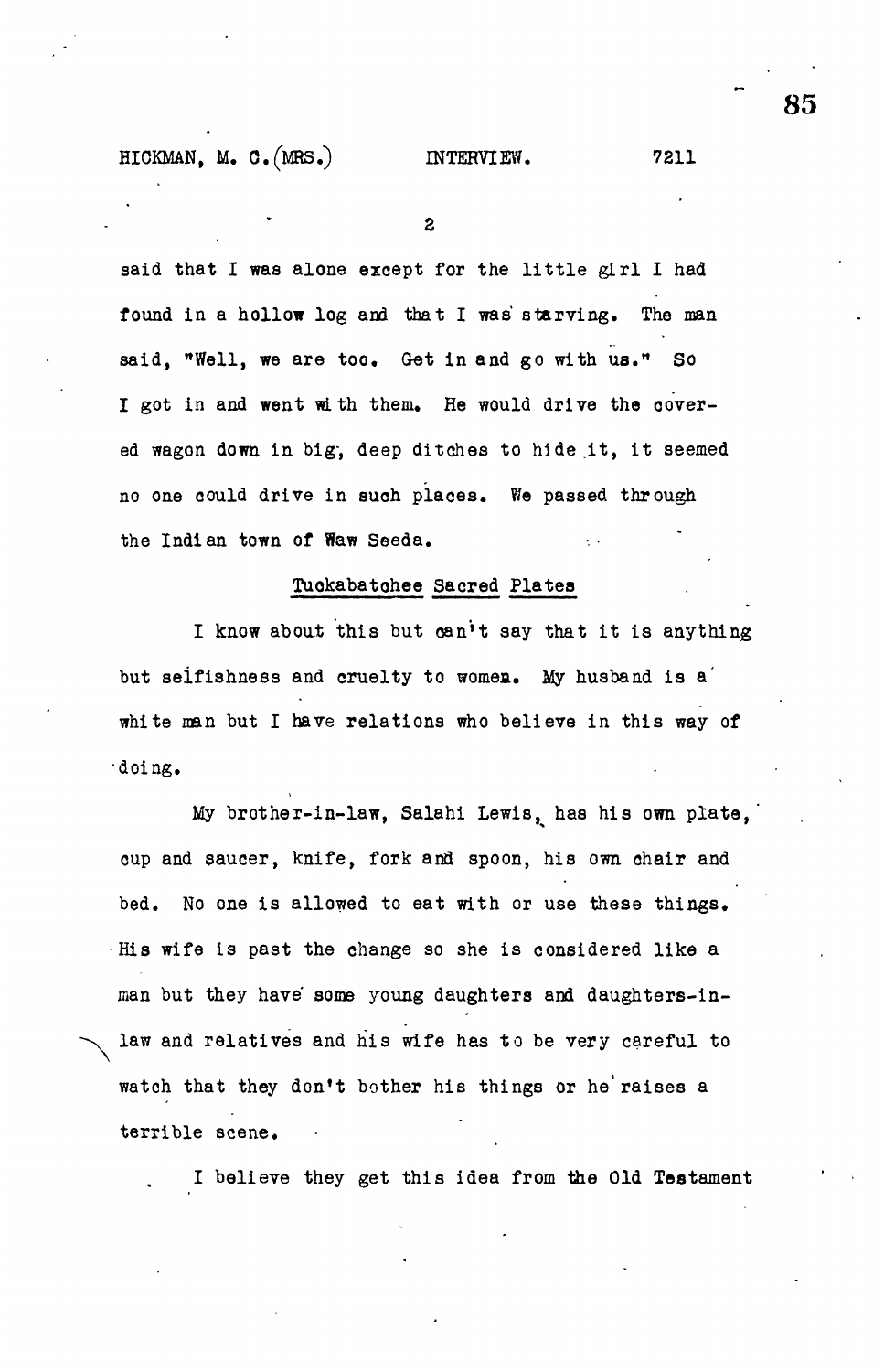$\overline{\mathbf{3}}$ 

which is the reason they call them Sacred Plates, and Tuckabatohee is Salahi Lewis' Indian town.

Salahi Lewis won't eat roasting ears until after he has taken the Green Corn Medicine. If some of the w men eat roasting ears before that time he is very strict about telling them not to drink out of the same cup or dipper that he uses. He will take them over to the water and show them the cup he uses and tell them to be sure and not use it as he hasn't had the medicine yet.

# Creek Indian Confinement

-I was a grown woman but was young and had no children, however, I figured I was old enough to be around at the time of confinement.

When Grandmother took a quilt and started out with it I thought she felt badly and would go and talk with her so I followed her. She went a quarter of a mile from the house and made a pallet under a tree. When I got there I asked her if she was going to take a nap or just lie down. She said she was sick right now and for me to go back to the house. I asked her why she came so far from the house and she said so that nobody could hear her if

**86**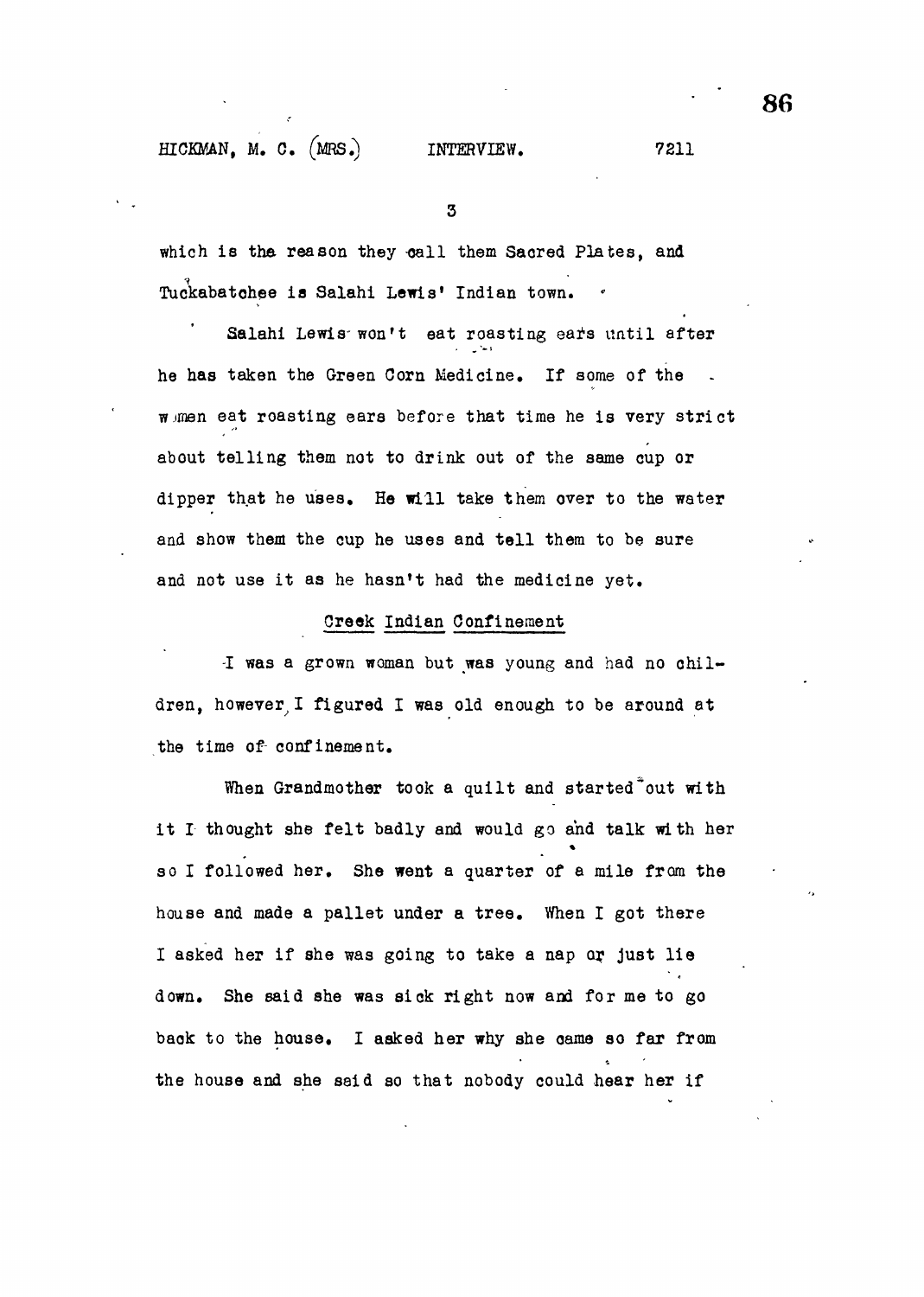$\mathbf{r}$ 

**87**

 $\ddagger$ 

she screamed. She kept telling me to go back to the house as I was too young to be there, but I stayed, and she was sick quite a while. When the baby came  $\mathcal{F}$  asked if she wanted me to take it to the house but she insisted that I leave it alone. So I went back and left her.

She took care of it herself and after a while she came back carrying the baby and the quilt. They had a little old house in the baok with half the chinking out and no stove in it. She was put to bed in there until she was well, then she was allowed to come back in the house but had to use separate things. The baby was four or five months old before the father ever touched it. The women were allowed around as long as they were pregnant but not when they were sick.

When they were on a trip and a woman was ready to bear a child, she would stop them and would take her quilt, go away and hide. The others would sit around or stand a around and wait for her on the trail but they didn't go about her. After a while, sometimes a short time and sometimes'longer, she would come back with the baby and they would go on.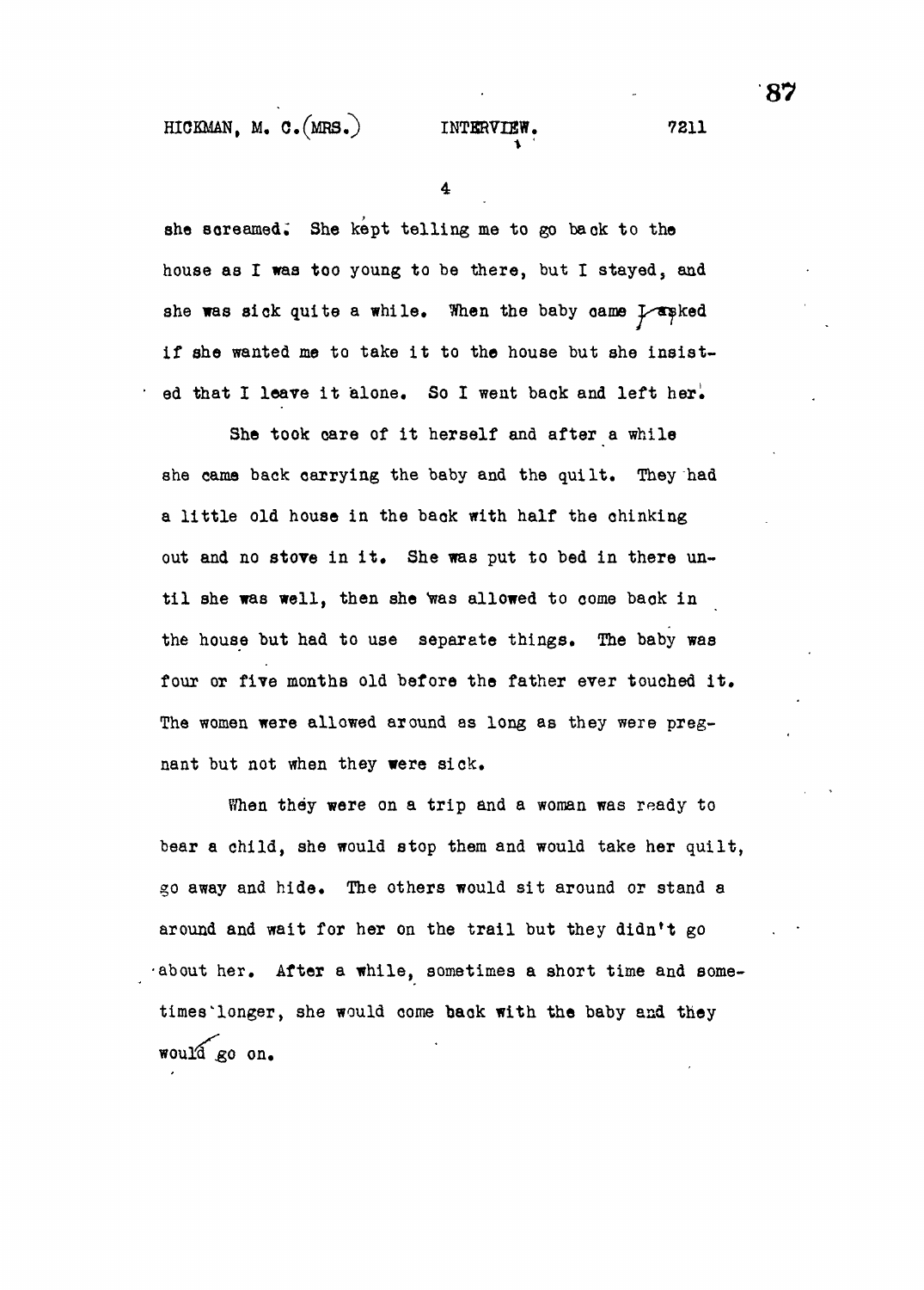$\overline{5}$ 

Women dance at the stomp dances but only the ones who are feeling well. They danoe around a fire and the smoke will follow one who isn't well. They don't hesitate to tell her to get off the ground. That ground is considered in the same way-as the dishes and chairs etc.

# Oreek Stripes

They still do this but I will tell about the one I really knew about. Papa told us not to look but I saw enough to tell about. There was a big crowd of Creeks who camped in our yard all night. They took pins and scratched themselves from the wrist to the elbow, across the ohest, on their legs and backs until the blood ran off. They didn't wash in water but after a while they washed in a Jar of medicine which was three feet high.

The baby boys were scratched but no women nor baby girls. That was in the morning before they took their medicine, after they took a dose of medi'oine they went in the woods to vomit to get rid of all malaria, chills and  $f$ ever.

Saoh woman has to take a bowl of food to an arbor where the men eat after taking medioine. The women eat at the camp, then the men come to each camp and eat a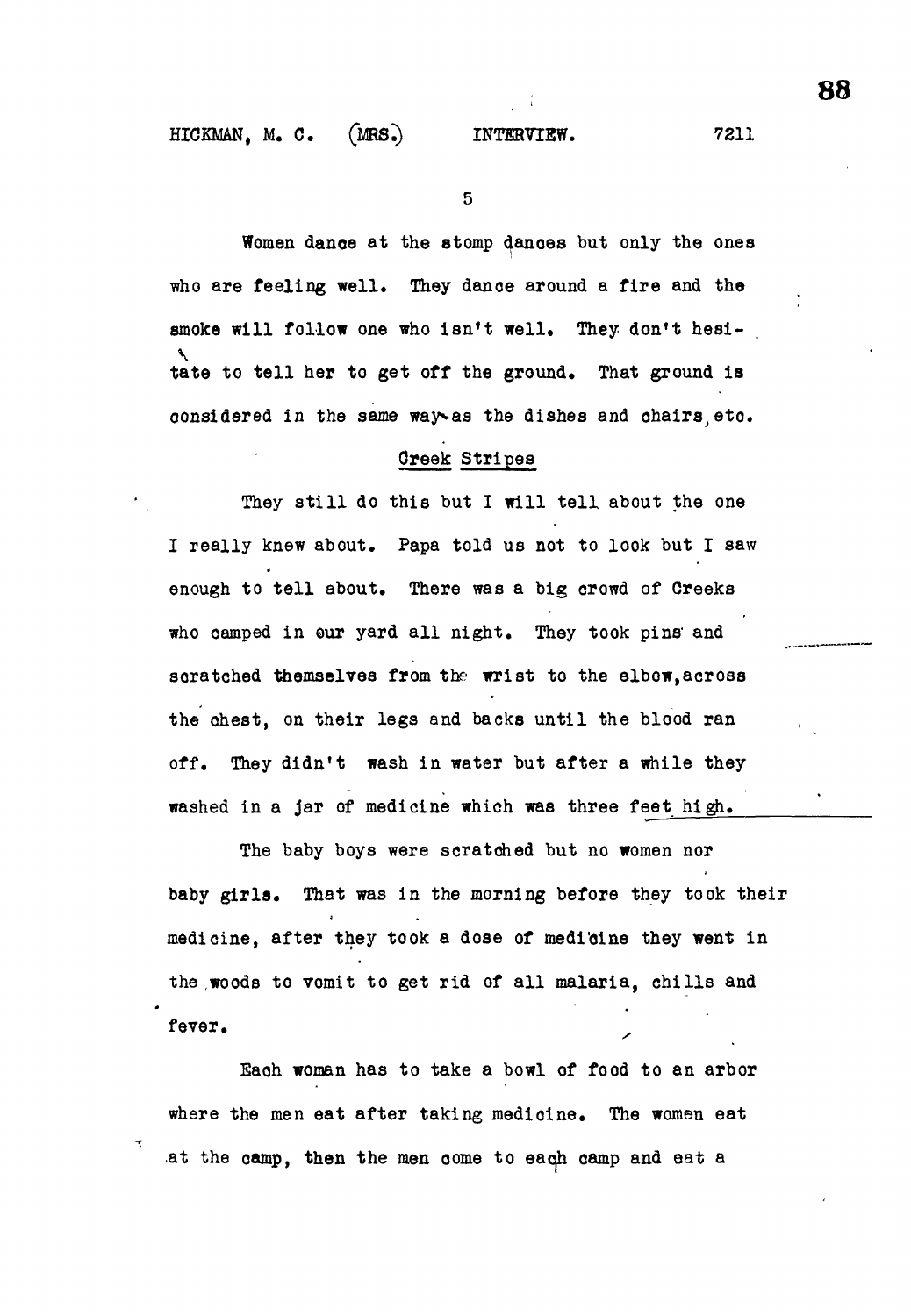**6 -**

**little. While the women are preparing the food the chief goes to eaoh camp and jaba the ground with a very old stiok he has and telis the women to hurry up. He makes the trip to all the camps several times and then everyone is ready to eat at the same time.**

Corn for the Men who take Medicine.

**There are quite a few men who take medioine and** they have fasted and taken medicine for four days. Only **four ears of corn are allowed for them- to eat.**

**The. oi^tm^§^&^^h:e^tona\_e&vai of\_corn \_a,n.d,. ,blo.S8..., \_\_,.\_..,..... on them; then the men take the corn and either blow on it or rub their faces with it and I couldn<sup>f</sup>t tell for sure** just what they were doing. Then the corn was divided into **little** pieces and each man ate some of it. They had **ent danoes which lasted four or five days and the last night the dance lasted from seven at night till seven in the morning.**

### **Ribbon Danoe**

**This is their pretty danoe but I dcn;i know its meaning. Each woman has ribbons of all colors fastened to the top of her head with the ends streaming down behind.\* They danoo in a cirole around the fire in the**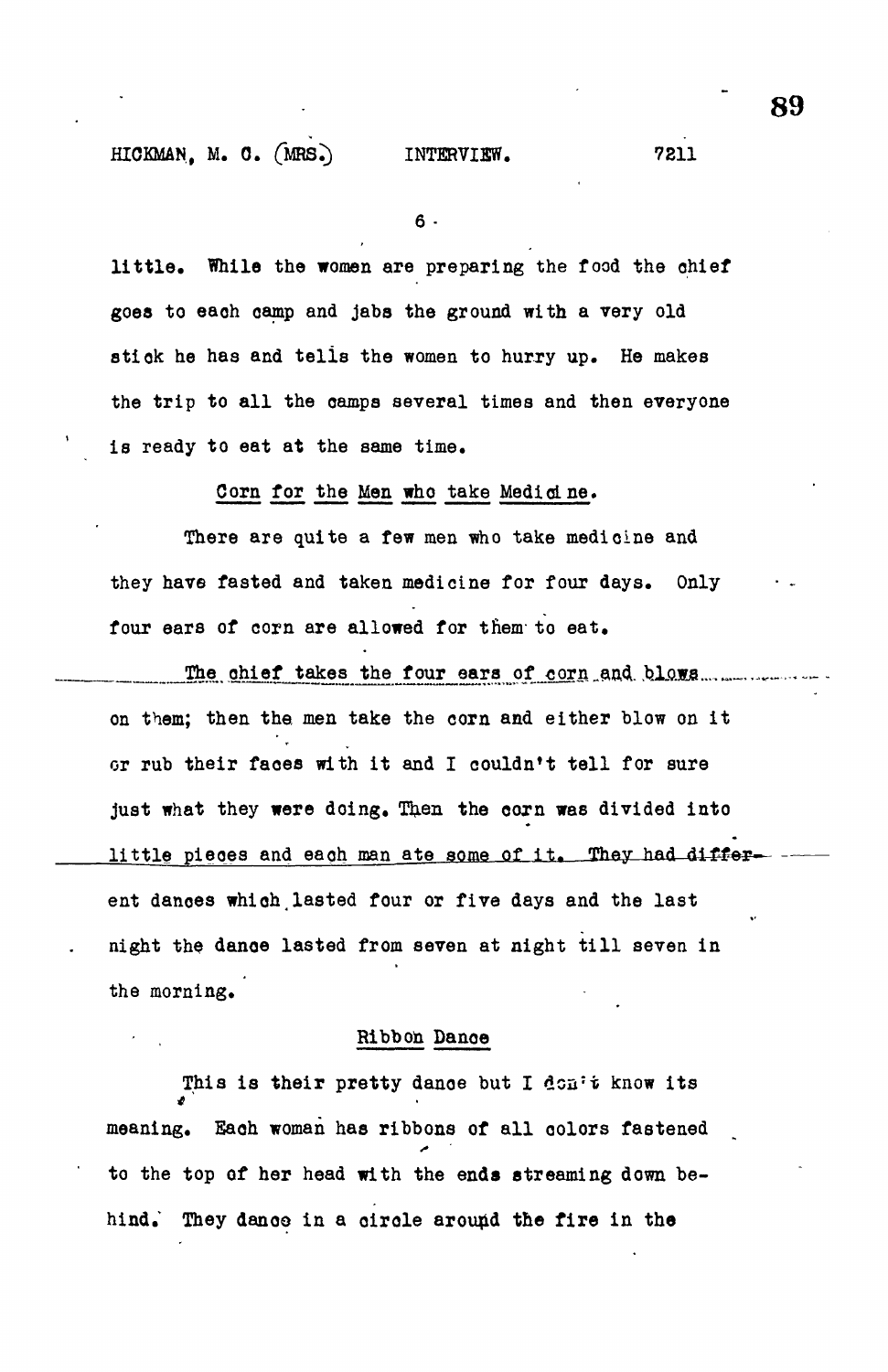# HICKMAN, M. C. (MRS.) INTERVIEW. 7211

7

afternoon, That ia the afternoon before the all night danoe. No man danoes in this danoe unless it is the chief, he sometimes does.

### Marriage and Divorce

In 1882 the Creeks passed a law that each couple living together at that time were man and wife but after that time the Creeks had to be married by a preacher or officer. After that their marriage and divorce laws were the same as ours.

Before 1882 they had what we call common law marriage. Many Creeks had more than one wife but they usually had a house for each wife. I only knew one Creek man who had two wives living in the same house. I don't know of any Creek having more than seven wives but I did know of one Creek who had that many. The houses were on the same ground but a little way apart, like a little town.

This way of living was like free love. If a man could get a woman to quit her old man, he would live with her for a while. If a woman's husband died, she was a widow until someone came along whom she liked then they lived together, sometimes they lived together as long and were as true to each other as if married by our way.

ţ.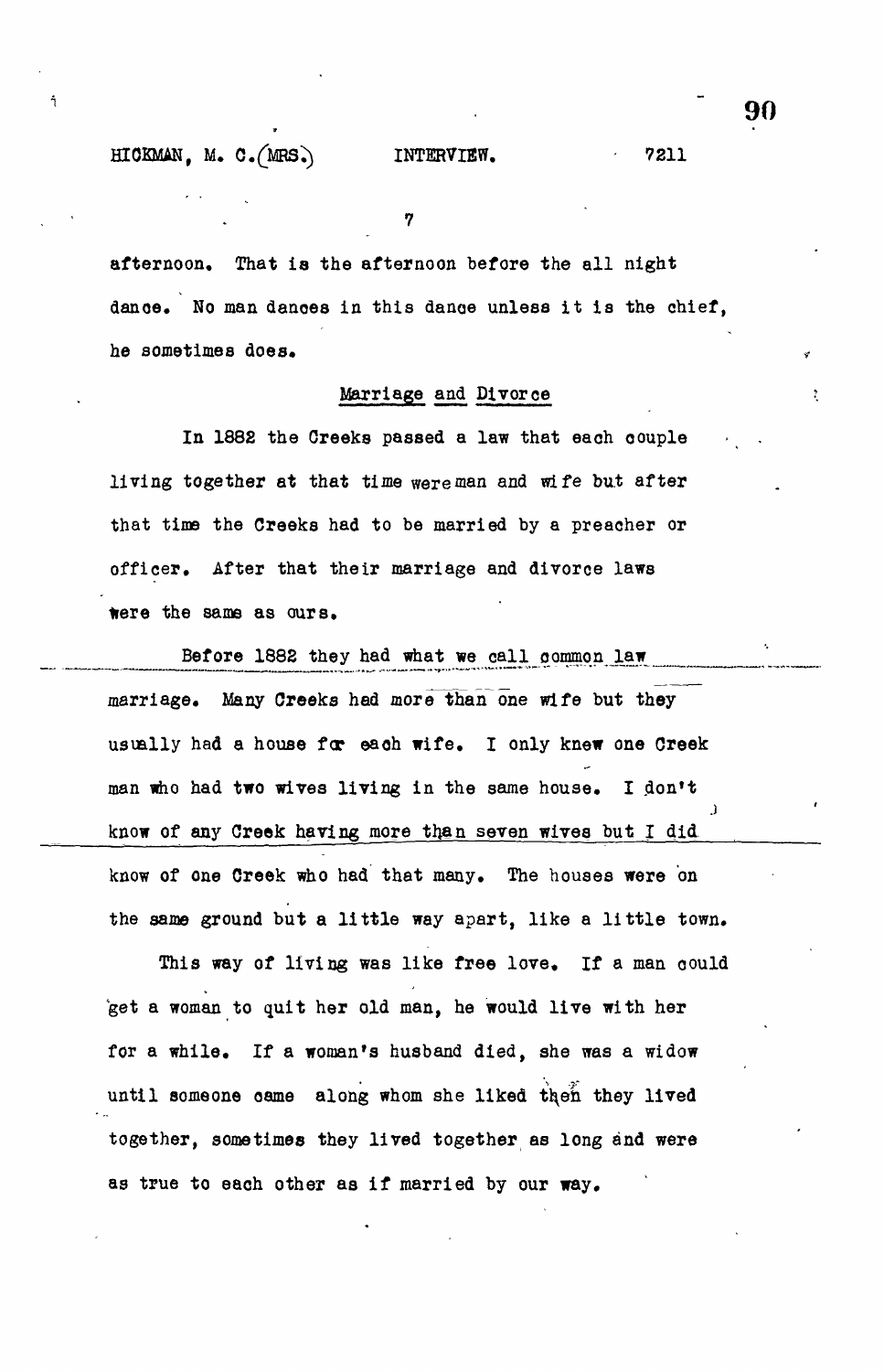HICKMAN, M. C. (MRS.) INTERVIEW. 7211

8 '

# Old Books, Treaties, Pottery

I have an old iron pot belonging to Salahi Lewis' mother that is about six or eight inches in diameter.

Unale William Sullivan had a lot of books and treaties dating back at least to 1845. When his widow died some of her things were put on exhibit over in Okemah but I don't know what became of these papers. I believe they would be considered valuable if they could be found.

The Creeks made clay pots, shaped them and pounded' the centers out and let them stand in the sun to dry. They boiled food in them and if a pot made the food gritty it wasn't used again. The pots they cooked in did not make the food gritty nor taste of the clay in any way. Aunt Lowina Sullivan's pots are at Okemah.

The Creek Indian women rode side saddles, even rode wild horses that had been ridden only once with side saddles. Aunt Lowina Sullivan's saddle is also at Okemah.

### Creek Laws

The Creeks had Lighthorsemen the same as we have sheriffs. When anyone did wrong these Lighthorsemen arrested him and guarded him until the trial which was held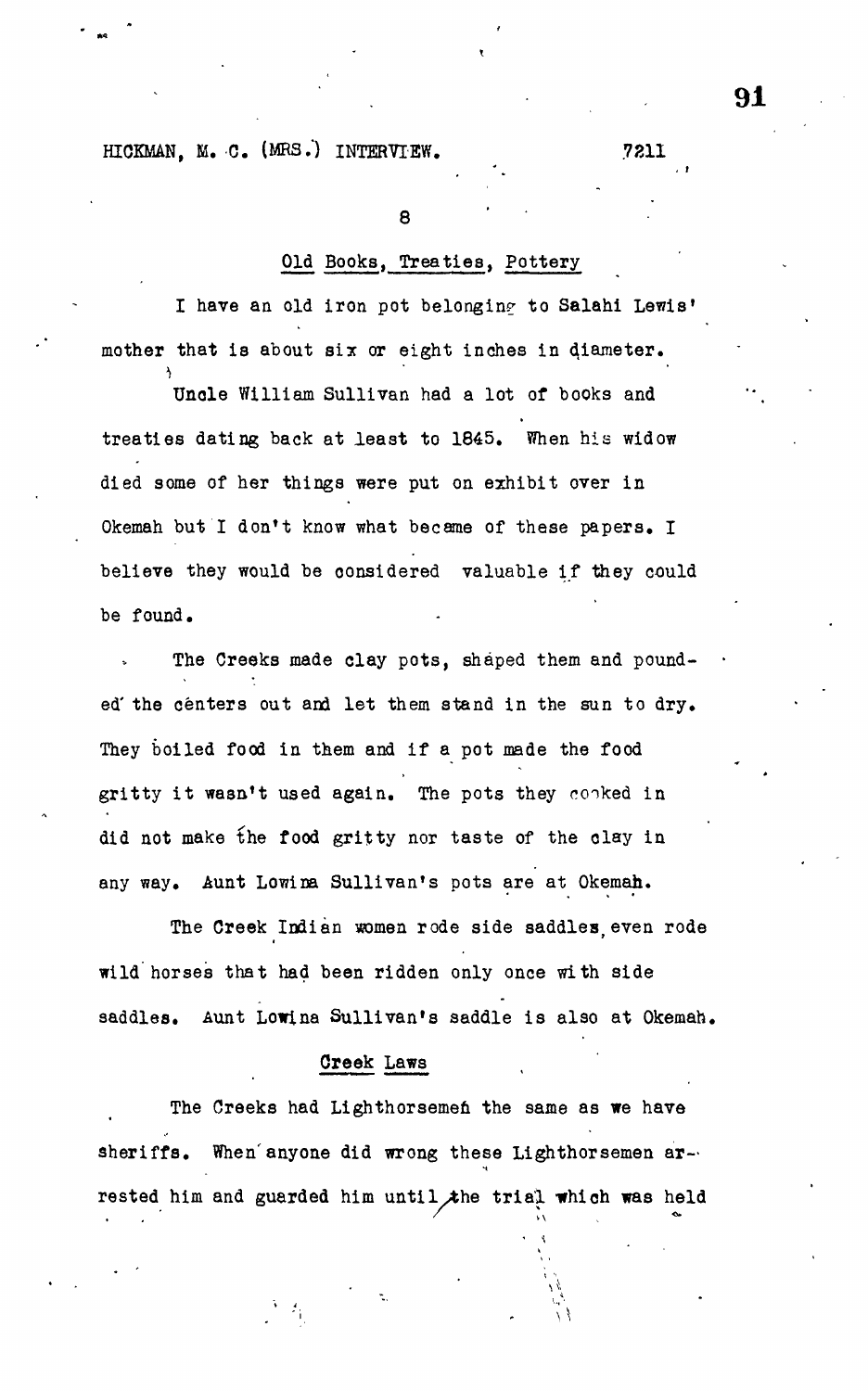HICKMAN, M. C.(MRS.) INTERVIEW. 7811

9 +

before twelve jurors and a judge. The judge passed the sentence and the man was released until the time for the exeoution. The Greeks usually sent out word that on such a day and time they were going to have the execution and to oome and see it if you wanted to.

The person I saw whipped was a negro who had stolen a cow. They took all his clothes off but a breeoh clout. His feet were chained together and a log put between them and a Lighthorseman stood on the log to hold him down. His hands were chained to a limb overhead and he was stretched as tight as a drum. A hundred lashes were given for the first offense, two hundred for the second and death for the third offense of stealing. This . negro got a hundred lashes. The first ones were light licks; one Lighthorseman gave fifty lashes and the other ·stood on the log then they exchanged places and the other. Lighthorseman- gave the negro fifty lashes. It seemed that every lick got harder than the one before it. Toward the last the negro would cry, "Oh, Lordy". and leap upward taking the chain and log with him.

The Indian I saw killed was executed like this; they dug a long "di ton and stood him on a box at one end /